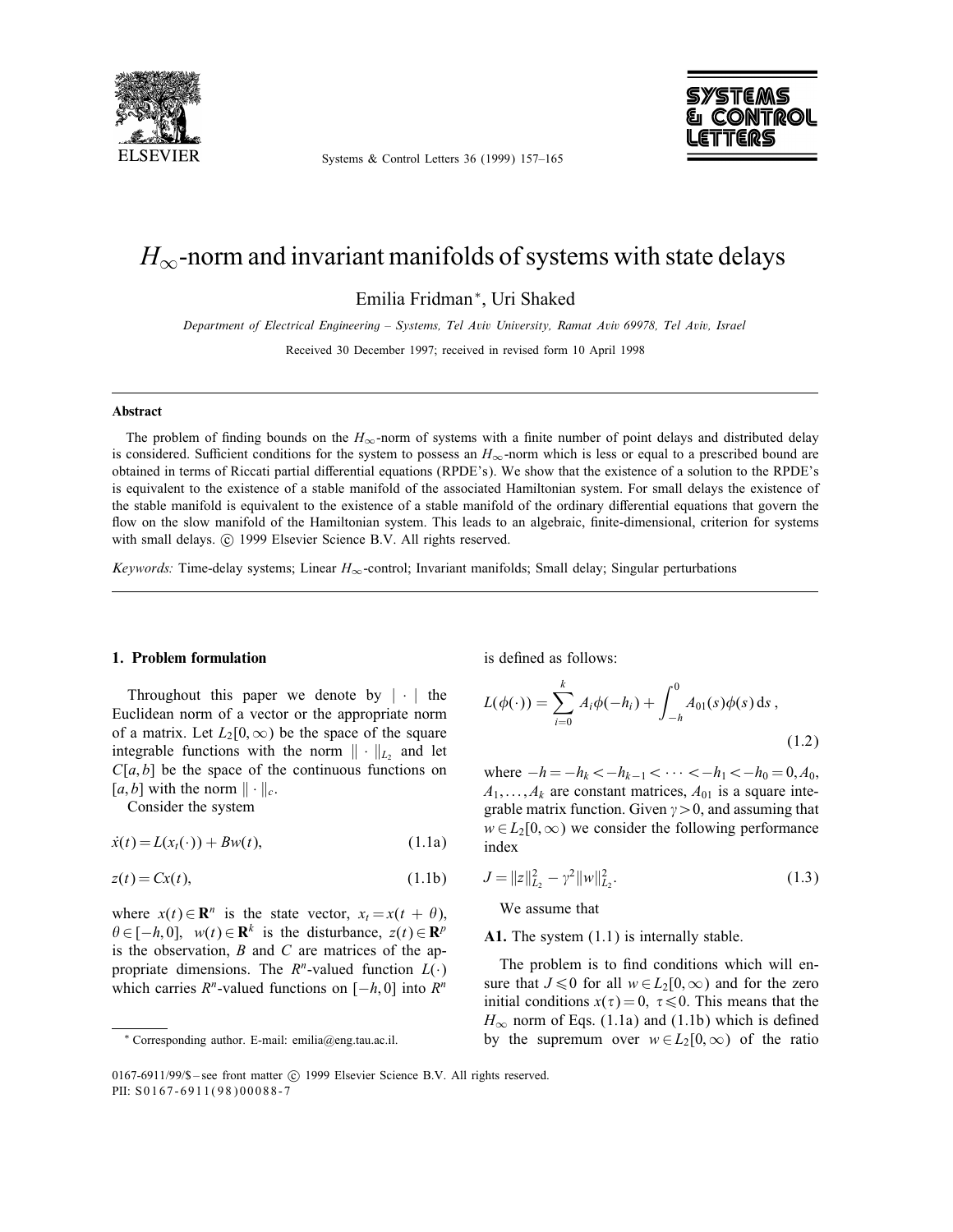between  $||z||_{L_2}$  and  $||w||_{L_2}$  is not greater than  $\gamma$ . Such a problem arises e.g. when a controller  $u(t) = Kx(t)$ +  $\int_{-h}^{0} Q(s)x(t + s) ds$  (see e.g. [8]) is seen for the following system with point delays

$$
\dot{x}(t) = L(x_t(\cdot)) + B_1w(t) + B_2u(t),
$$

where it is required that the  $H_{\infty}$ -norm level of the transference  $T_{zw}$  from w to the controlled output z, given by (1.1b), will not be greater than  $\gamma$ . Such conditions have been obtained in terms of Riccati operator equations in [5]. In [7] the delay-independent conditions have been derived, while in [10] both delay-dependent and delay-independent conditions have been introduced in terms of linear matrix inequalities. In [13] and [6] such conditions have been obtained for systems with delay in the input only.

In the present paper, we derive sufficient conditions in terms of RPDE's that are similar to those obtained in [14] where the LQ optimal control problem has been studied. Similar conditions in terms of inequalities have been obtained in [3] for the case of one point delay. We show that the solvability of the RPDE's is equivalent to the existence of a special stable manifold of the associated Hamiltonian system. This fact is a time-delay counterpart of the analogous result of [1]. Finally, we prove that for small delays the existence of the special stable manifold is equivalent to the existence of a stable manifold of the ordinary differential equations that govern the flow on the slow manifold of the Hamiltonian system. For systems with small delays we obtain a finite dimensional criterion in terms of matrix transcendental equations. We present a numerical example showing the efficiency of our method.

## 2. Main results

Let  $S = \gamma^{-2}BB'$ , where prime denotes the transpose of the matrix. Consider the following RPDE's with respect to the  $n \times n$ -matrices  $P, Q(\xi)$  and  $R(\xi, s)$ :

$$
A'_0 P + P A_0 + \sum_{i=1}^k A'_i Q'(-h_i)
$$
  
+ 
$$
\sum_{i=1}^k Q(-h_i) A_i + P S P + C' C
$$
  
+ 
$$
\int_{-h}^0 Q(\theta) A_{01}(\theta) d\theta + \int_{-h}^0 A'_{01}(\theta) Q'(\theta) d\theta = 0,
$$
  
(2.1a)

$$
\dot{Q}(\xi) = -(A'_0 + PS)Q(\xi) - \sum_{i=1}^k A'_i R(-h_i, \xi)
$$

$$
-\int_{-h}^0 A'_{01}(s)R(s, \xi) ds, \qquad (2.1b)
$$

$$
\frac{\partial}{\partial \xi}R(\xi,s) + \frac{\partial}{\partial s}R(\xi,s) = -Q'(\xi)SQ(s),\tag{2.1c}
$$

$$
P = Q'(0),\tag{2.1d}
$$

$$
Q(\xi) = R(0, \xi). \tag{2.1e}
$$

A solution of Eqs. (2.1a)–(2.1e) is a triple of  $n \times n$ matrices  ${P, Q(\xi), R(\xi, s)}$   $\xi \in [-h, 0], s \in [-h, 0],$ where  $Q(\xi)$  and  $R(\xi, s)$  are continuous and piecewise continuously differentiable functions of their arguments, satisfying Eqs.  $(2.1a)$ – $(2.1e)$  for almost every  $\xi$  and s.

Consider the associated Hamiltonian system:

$$
\dot{x}(t) = L(x_t(\cdot)) + Sy(t),\tag{2.2a}
$$

$$
\dot{y}(t) = -C'Cx(t) - L'(y^{t}(\cdot)),
$$
\n(2.2b)

where  $y' = y(t + \zeta)$ ,  $\zeta \in [0, h]$  and for  $\psi : [0, h] \to R^n$ 

$$
L'(\psi(\cdot)) = \sum_{i=0}^k A'_i \psi(h_i) + \int_{-h}^0 A'_{01}(s) \psi(-s) \, \mathrm{d} s.
$$

Notice that Eq. (2.2b) depends on the future values of the adjoint vector  $y$  (similar to the case of the state delay LQ problem [7]). A solution of Eqs. (2.2a) and (2.2b) on the segment  $[0, T]$   $(T>0)$  is a pair of continuous functions  $x: [-h, T] \rightarrow R^n$  and  $y: [0, T + h] \rightarrow R^n$ , that is Lipschitz continuous and satisfies Eqs.  $(2.2a)$  and  $(2.2b)$  on  $[0, T]$ . Denote by

$$
F\phi(\xi) = \sum_{i=1}^{k} A_i \phi(-h_i - \xi) \chi_i(\xi) + \int_{-h}^{\xi} A_{01}(p) \phi(p - \xi) dp,
$$
 (2.3)

where  $\phi \in L_2[-h, 0]$  and  $\chi_i$  is the indicator function for the set  $[-h_i, 0]$ , i.e.  $\chi_i(\xi) = 1$  if  $\xi \in [-h_i, 0]$  and  $\chi_i(\xi) = 0$  otherwise. We look for an invariant manifold of Eqs. (2.2a) and (2.2b) of the form

$$
y(t - \xi) = Q'(\xi)x(t) + \int_{-h}^{0} R(\xi, \tau) F x_t(\tau) d\tau,
$$
  

$$
\xi \in [-h, 0].
$$
 (2.4a)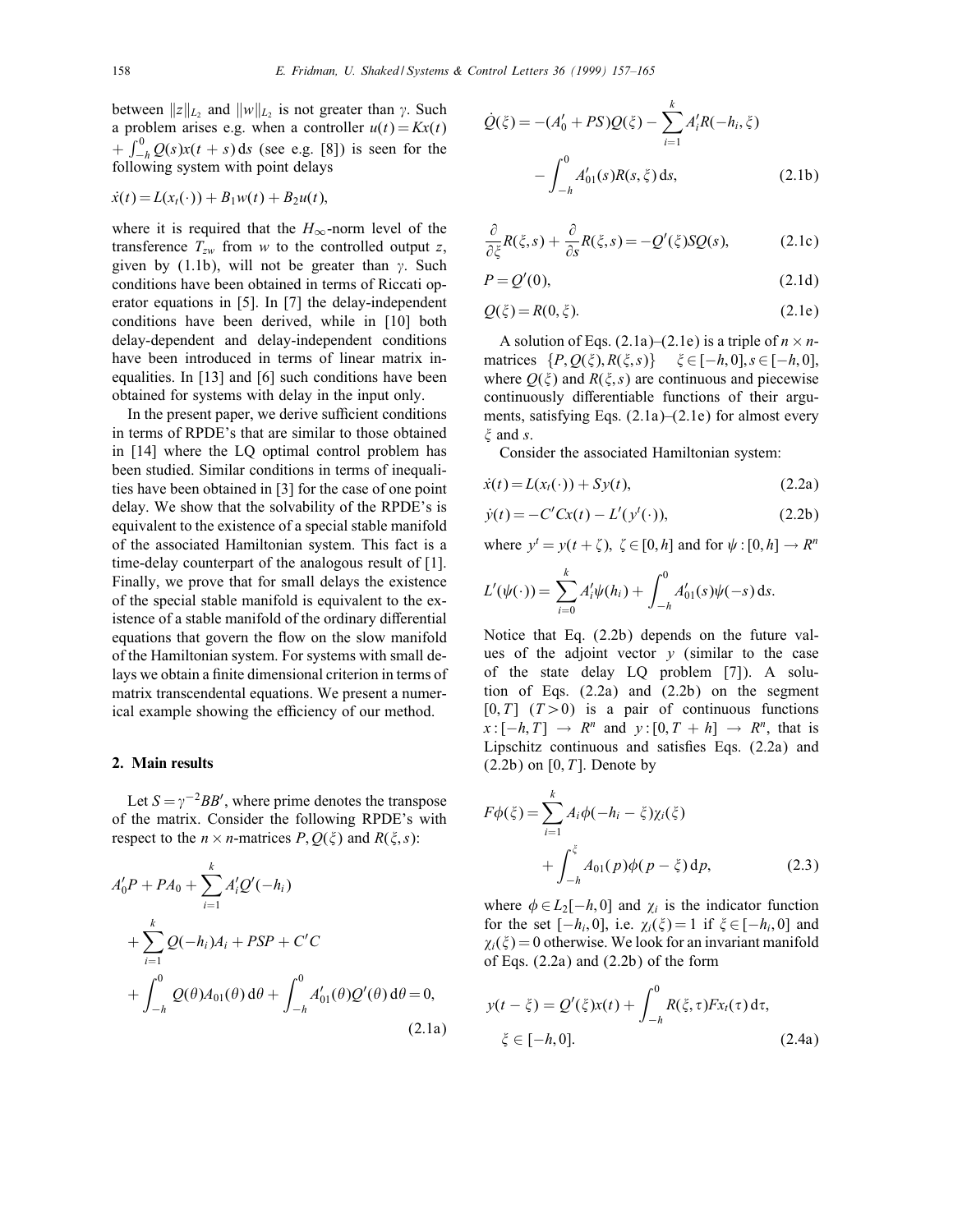Setting  $\xi = 0$  in Eq. (2.4a) we get from Eqs. (2.1d) and (2.1e)

$$
y(t) = Px(t) + \int_{-h}^{0} Q(\tau) F x_t(\tau) d\tau.
$$
 (2.4b)

The flow on this manifold is governed by the timedelay equation that results from substituting Eq. (2.4b) in Eq. (2.2a)

$$
\dot{x}(t) = L(x_t(\cdot)) + SPx(t) + S \int_{-h}^{0} Q(\tau) Fx_t(\tau) d\tau.
$$
\n(2.5)

Our results are stated in the following three theorems. The proofs of these theorems are given in the appendix. The sufficient conditions for the  $H_{\infty}$ -norm of Eqs. (1.1a) and (1.1b) to be less than or equal to  $\gamma$ are:

**Theorem 1.** Assume that A1 is valid. Let Eqs.  $(2.1a)$ – (2.1e) have a solution such that (2.5) is asymptotically stable. Then,  $J \le 0$  for all  $w \in L_2[0,\infty)$  and  $P\geqslant 0$ .

We show next that the solvability of the RPDE's (2.1a–e) is equivalent to the existence of the invariant manifold of Eq. (2.4a) to the Hamiltonian system of Eqs. (2.2a) and (2.2b).

**Theorem 2.** The system of Eqs.  $(2.1a)$ – $(2.1e)$  has a solution iff the Hamiltonian system  $(2.2)$  has an invariant manifold of the form (2:4a) such that Eq. (2.4b) holds, where  $Q(\xi)$  and  $R(\xi, s)$  are piecewisecontinuously differentiable functions.

For systems with small time-delay the existence of the stable manifold (i.e. of the invariant manifold with asymptotically stable flow) of the Hamiltonian system is equivalent to the existence of a stable manifold of the ordinary differential equations that govern the flow on the slow manifold of the Hamiltonian system. Note that Eq. (2.5) is a usual time-delay system (that does not depend on future values of  $x$ ) and the notion of asymptotic stability for such systems is well known (see e.g. [8]). We derive the following algebraic delaydependent criterion:

Theorem 3. Consider the following nonlinear algebraic system:

$$
Z = SY + \sum_{i=0}^{k} A_i e^{-Zh_i} + \int_{-h}^{0} A_{01}(s) e^{Zs} ds, \qquad (2.6a)
$$

$$
YZ + C'C + \sum_{i=0}^{k} A'_i Y e^{Zh_i} + \int_{-h}^{0} A'_{01}(s) Y e^{-Zs} ds = 0,
$$
\n(2.6b)

where Z and Y are  $n \times n$ -matrices. There exists  $h_1 > 0$ such that for all  $h \in (0, h_1)$ 

- (i) Eqs.  $(2.1a)$ – $(2.1e)$  has a solution and Eq.  $(2.5)$ is asymptotically stable iff Eqs.  $(2.6a)$  and  $(2.6b)$ has a solution such that the matrix Z is Hurwitz;
- (ii) the system (1.1) has an  $H_{\infty}$ -norm less than or equal to  $\gamma$  if the system of Eqs. (2.6a) and (2.6b) has a solution such that the matrix Z is Hurwitz.

System  $(2.6)$  is linear in Y and transcendental in Z. Note that transcendental equations criteria are known for the stability analysis of time-delay systems (see e.g. [8]) and for solvability of  $H_{\infty}$  operator Riccati equations in the case of the systems with delay in the input only [6]. Setting  $h = 0$  in Eqs. (1.1a), (1.1b),  $(2.6a)$  and  $(2.6b)$  we get

$$
\dot{x}(t) = \left(\sum_{i=0}^{k} A_i\right) x(t) + Bw(t),\tag{2.7a}
$$

$$
Z = SY + \sum_{i=0}^{k} A_i,
$$
\n(2.7b)

$$
Y\left(\sum_{i=0}^{k} A_i + SY\right) + C'C + \sum_{i=0}^{k} A'_i Y = 0.
$$
 (2.7c)

We see that Eq. (2.7c) is the usual Riccati algebraic equation (RAE) (see e.g. [1]) corresponding to the system of Eqs. (2.7a) and (1.1b) without delay. If the RAE  $(2.7c)$  has a solution with Hurwitz Z, then by the implicit function theorem, Eqs. (2.6a) and (2.6b) has a solution with Hurwitz  $Z$  for all small enough  $h$ . If  $\sum_{i=0}^{k} A_i$  is Hurwitz then A1 is valid for all small enough  $h$  (see e.g. [4]). Thus, we get

**Corollary 1.** If  $\sum_{i=0}^{k} A_i$  is Hurwitz and RAE (2.7c) has a stabilizing solution, then for all small enough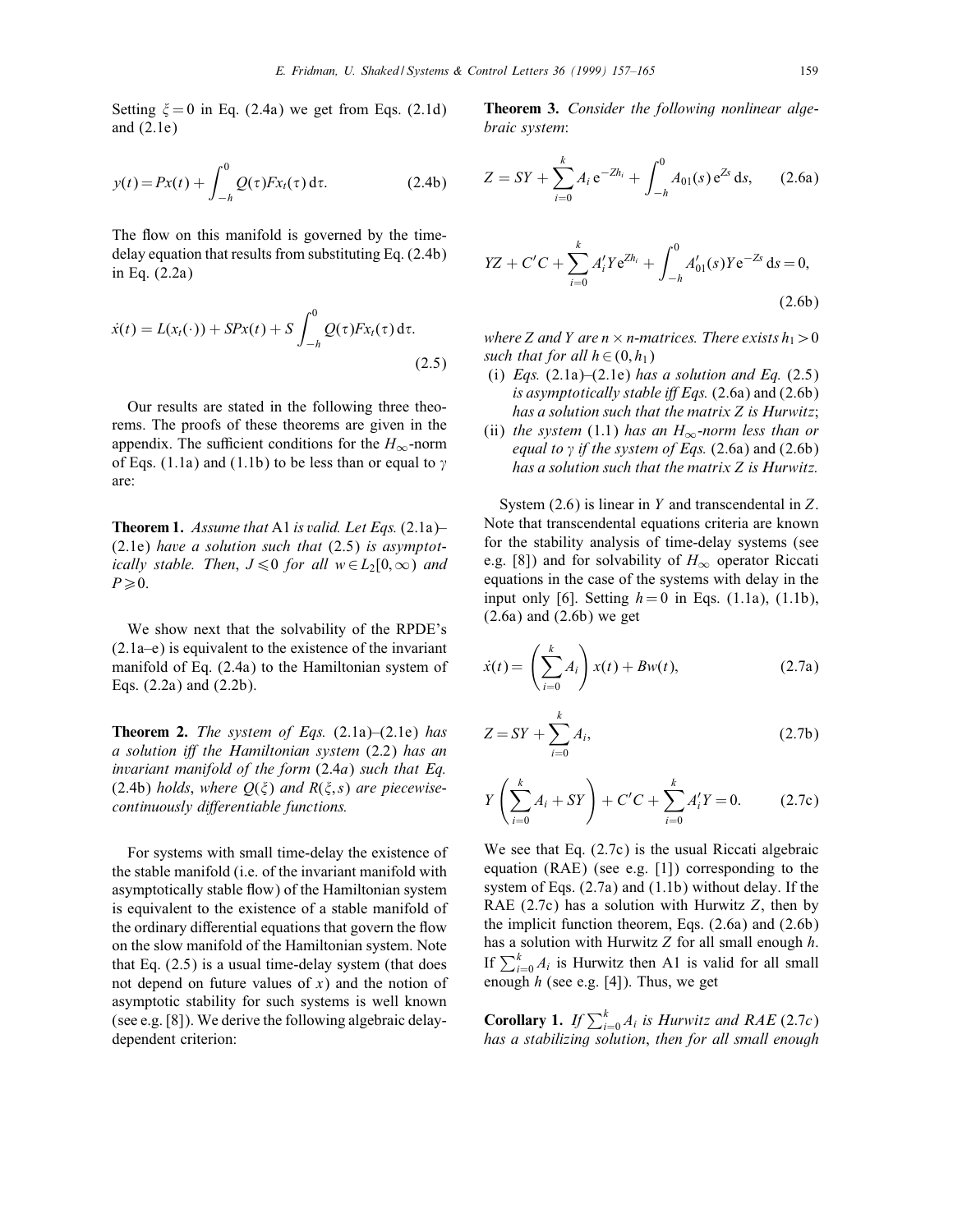Table 1

|                       |  | $h$ 0.1 0.2 0.3 0.4 0.5 |                                                                                   | 0.6 |
|-----------------------|--|-------------------------|-----------------------------------------------------------------------------------|-----|
| $\gamma_0$<br>$\nu^*$ |  |                         | 0.455 0.417 0.385 0.358 0.3334 0.313<br>0.4545 0.4167 0.3846 0.3571 0.3333 0.3125 |     |

 $h \ge 0$  Eqs. (1.1a) and (1.1b) has  $H_{\infty}$ -norm less than or equal to  $\gamma$ .

Example 1. Consider the system

$$
\dot{x}(t) = -0.7x(t) - 0.3x(t - h) \n- \int_{-h}^{0} x(t + \theta) d\theta + 0.5w(t), \quad z(t) = x(t).
$$

For values of  $h$  given in Table 1 we verify that the system is internally stable. Applying Theorem 3 we solve Eqs. (2.6a) and (2.6b) (by using FSOLVE function of Matlab) and obtain the minimum achievable values  $\gamma_0$  of  $\gamma$  (see Table 1). The initial approximation to  $\gamma$ , Y and Z in the case of  $h = 0.1$  is obtained by solving Eqs. (2.6a) and (2.6b) for  $h = 0$ , namely by solving Eqs. (2.7c) and (2.7b). Once this initial approximation is found Eqs. (2.6a) and (2.6b) is solved by FSOLVE and a solution for  $h = 0.1$  is obtained. If the resulting  $Z < 0$  (  $Z \ge 0$ ), then we decrease (increase)  $\gamma$ and solve Eqs. (2.6a) and (2.6b), using for the initial approximation the values of  $Z$  and  $Y$  that have been obtained. Increasing h we use  $\gamma$ , Z and Y for the previous h. Thus, for  $h = 0.5$  choosing  $\gamma = 0.3334$  we found  $Z = -0.0507 < 0$  and  $Y = 0.6507$  and hence the conditions of Theorem 3 hold. Decreasing  $\gamma$  and choosing  $\gamma = 0.3332$  we get  $Z = 3 \times 10^{-8}$  and  $Y = 0.6661$ . Since for  $\gamma = 0.3332 Z > 0$ , we take  $\gamma_0 = 0.3334$ .

To compare the obtained values of  $\gamma_0$  with the actual  $H_{\infty}$ -norm of the system, we have found the peak values  $\gamma^*$  (see Table 1) of the frequency response of the transfer function  $T_{zw}(s)=0.5s[s^2 + 0.7s +$  $0.3s \exp(-hs) + 1 - \exp(-hs)]^{-1}$ . We see that  $\gamma_0$  is close to  $\gamma^*$ .

Applying now Corollary 1 we put  $h = 0$  in Eqs. (2.6a) and (2.6b) and get  $\gamma_0 = 0.5$ . As it is evident from Table 1, this value is not valid even for  $h = 0.1$ . For  $h > 0$  the delay-dependent criterion of Theorem 3 should be used. Note that the delay-independent criteria of [7, 10], which are valid for all  $h$ , cannot be used for  $\gamma$  close to  $\gamma^*$ , since  $\gamma^*$  depends on h.

## Appendix

Theorem 1 is proved similarly to Lemma 1 of [3] by choosing

$$
V(x_t) = x(t)'Px(t) + 2x'(t) \int_{-h}^{0} Q(\xi)Fx_t(\xi) d\xi
$$
  
+ 
$$
\int_{-h}^{0} \int_{-h}^{0} F'x_t(s)R(s, \xi)Fx_t(\xi) ds d\xi.
$$
 (A.1)

**Proof of Theorem 2** (Sufficiency). Let the system  $(2.2)$  possess the invariant manifold of Eqs.  $(2.4a)$ and (2.4b). We shall show that  $P, Q(\xi)$  and  $R(\xi, s)$ satisfy Eqs.  $(2.1a)$ – $(2.1e)$ . We differentiate both sides of Eq. (2.4a) with respect to  $\xi$  and t. Since  $\partial/\partial \xi$   $y(t \xi$ )] =  $-\partial/\partial t[y(t - \xi)]$ , we have due to Eq. (2.5)

$$
\dot{Q}'(\xi)x(t) + \int_{-h}^{0} \frac{\partial}{\partial \xi} R(\xi, \tau)x(t + \tau) d\tau
$$
  
\n
$$
= -Q'(\xi) \left[ L(x_t(\cdot)) + SPx(t) + S P_x(\theta) d\theta \right]
$$
  
\n
$$
+ S \int_{-h}^{0} Q(\theta) Fx_t(\theta) d\theta \right]
$$
  
\n
$$
- \int_{-h}^{0} R(\xi, \tau) \frac{d}{dt} Fx_t(\tau) d\tau.
$$
 (A.2)

Integrating by parts in the right-hand side (RHS) of Eq. (A.2)

$$
\int_{-h}^{0} R(\xi, \tau) \frac{d}{dt} F x_t(\tau) d\tau
$$
\n
$$
= -\int_{-h}^{0} R(\xi, \tau) \left\{ \frac{d}{d\tau} [F x_t(\tau)] - A_{01}(\tau) x(t) \right\} d\tau
$$
\n
$$
= -R(\xi, 0)[L(x_t(\cdot)) - A_0 x(t)]
$$
\n
$$
+ \sum_{i=1}^{k} R(\xi, -h_i) A_i x(t)
$$
\n
$$
+ \int_{-h}^{0} \frac{\partial}{\partial \tau} R(\xi, \tau) F x_t(\tau) d\tau
$$
\n
$$
+ \int_{-h}^{0} R(\xi, \tau) A_{01}(\tau) d\tau x(t),
$$

and equating terms containing  $x(t)$  and  $Fx_{t}$ , we get Eqs. (2.1c) and (2.1e) and the transpose of Eq. (2.1b) (since  $R(\xi, \tau) = R'(\tau, \xi)$ ). The relation (2.1d) follows from Eq. (2.4b).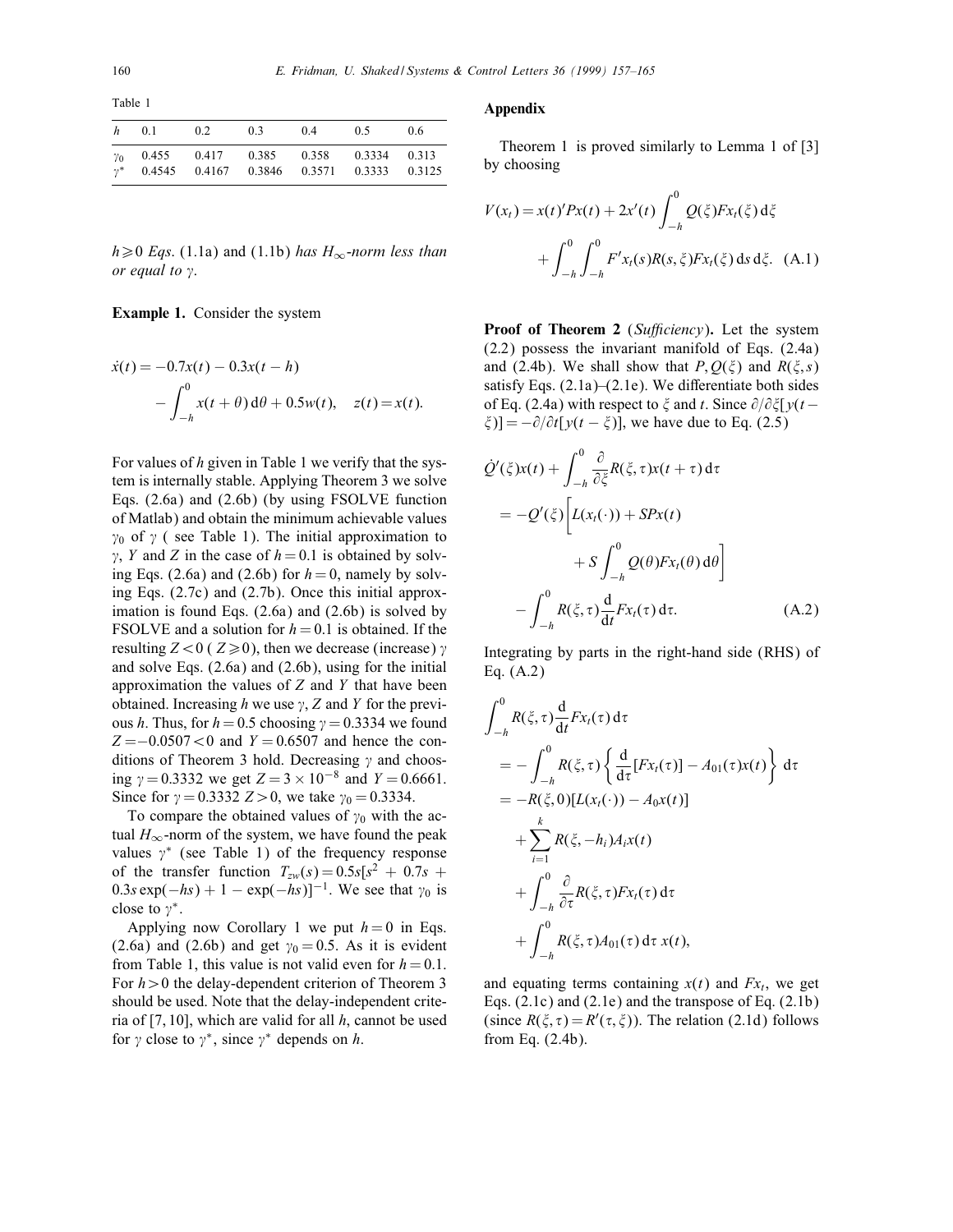To derive Eq.  $(2.1a)$  we differentiate  $(2.4b)$  with respect to t. Using Eqs.  $(2.2a)$ ,  $(2.2b)$   $(2.3)$ ,  $(2.1d)$ ,  $(2.1e)$  and  $(2.4a)$  we then find

$$
P\left\{L(x_t(\cdot)) + S\left[Px(t) + \int_{-h}^{0} Q(\xi)Fx_t(\xi) d\xi\right]\right\}+ \int_{-h}^{0} Q(\xi) \frac{d}{dt}Fx_t(\xi) d\xi= -C'Cx(t)- \sum_{i=0}^{k} A'_i \left[Q'(-h_i)x(t) + \int_{-h}^{0} R(-h_i, \xi)Fx_t(\xi) d\xi\right]- \int_{-h}^{0} A'_{01}(s) \left[Q'(s)x(t) + \int_{-h}^{0} R(s, \xi)Fx_t(\xi) d\xi\right] ds.
$$
\n(A.3)

Integrating by parts in Eq. (A.3) and equating terms containing  $x(t)$  we obtain Eq. (2.1a).

(*Necessity*). Let  $P, Q(\xi), R(\xi, s)$  satisfy Eqs. (2.1a)– (2.1e) and  $x(t)$  satisfy Eq. (2.5). We have to prove that  $y^t$  of Eqs. (2.4a) and (2.4b) satisfies Eq. (2.2b). We differentiate Eq.  $(2.4b)$  with respect to t and obtain that  $\dot{v}$  is equal to the LHS of Eq. (A.3). Integrating by parts and applying Eq.  $(2.1d)$  we find

$$
\dot{y}(t) = \left[ PSP + PA_0 + \sum_{i=1}^{2} Q(-h_i)A_i
$$

$$
+ \int_{-h}^{0} Q(\theta)A_{01}(\theta) d\theta \right] x(t)
$$

$$
+ \int_{-h}^{0} [\dot{Q}(\xi) + PSQ(\xi)]Fx_t(\xi) d\xi.
$$

The RHS of the latter equation resulting from Eqs.  $(2.1a)$  and  $(2.1b)$  is equal to the RHS of Eq.  $(A.3)$ . The latter implies Eq. (2.2b) for  $y^t$  that is given by Eq.  $(2.4a)$ .  $\Box$ 

Proof of Theorem 3. Our proof consists of two steps. The first one is a modification of results of  $[2]$ , where a more general nonlinear system of neutral type is considered. The main results here are formulated in Propositions 1 and 2.

Step 1: Slow–fast decomposition of Eqs. (2.2a) and  $(2.2b)$ . For small  $h$  Eqs.  $(2.2a)$  and  $(2.2b)$ is a singularly perturbed system (see e.g. [9]). We shall decompose Eqs. (2.2a) and (2.2b) into a purely slow ordinary differential equation and a purely fast integral equation. We apply the invariant manifolds approach of [11]. For ordinary singularly perturbed systems such a decomposition can also be obtained by Chang's transformation (see e.g. [12]). Let  $T(t): C[-h, 0] \rightarrow C[-h, 0], t \ge 0$  and  $S(s)$ : C[0, h]  $\rightarrow$  C[0, h],  $s \le 0$  be semigroups of shift operators, corresponding to the equation  $\dot{x}(t)=0$ defined by

$$
T(t)\phi(\theta) = \begin{cases} \phi(t+\theta) & \text{if } t+\theta < 0, \\ \phi(0) & \text{if } t+\theta \geq 0, \end{cases}
$$

$$
S(s)\psi(\zeta) = \begin{cases} \psi(s+\zeta), & \text{if } s+\zeta > 0, \\ \psi(0), & \text{if } s+\zeta \leq 0. \end{cases}
$$

Applying the variation of constants formula [4] on Eqs. (2.2a) and (2.2b), we obtain that for all  $t_2 \ge 0$ and  $t \in [0, t_2]$  Eqs. (2.2a) and (2.2b) is equivalent to the following integro-differential system:

$$
x_{t} = T(t)x_{0} + \int_{0}^{t} T(t-s)X_{0}[L(x_{s}(\cdot)) + Sy(s)] ds,
$$
\n(A.4a)

$$
y' = S(t_2 - t)y^{t_2}
$$
  
+  $\int_{t_2}^t S(t - s)Y_0[-C'Cx(s) - L'(y^s(\cdot))] ds,$   
(A.4b)

where  $x_t = x(t + \theta)$ ,  $y' = y(t + \zeta)$ ,  $\theta \in [-h, 0]$ ,  $\zeta \in$  $[0, h], X_0(\theta) = Y_0(-\theta) = 0, \theta \in [-h, 0), \text{ and } X_0(0) =$  $Y_0(0) = I$ . For small enough h Eqs. (2.2a) and (2.2b) has a slow manifold [2]

$$
x_t(\theta) = x(t) + H_1(\theta) \begin{pmatrix} x(t) \\ y(t) \end{pmatrix},
$$
  
\n
$$
y'( \zeta) = y(t) + H_2(\zeta) \begin{pmatrix} x(t) \\ y(t) \end{pmatrix},
$$
\n(A.5)

where  $\theta \in [-h, 0], \zeta \in [0, h]$ . The  $n \times 2n$ -matrices  $H_1$ and  $H_2$  satisfy

$$
\begin{pmatrix}\n(I - X_0, O) + H_1 \\
(0, I - Y_0) + H_2\n\end{pmatrix}\n\begin{pmatrix}\nLI & S \\
-C'C & -(LI)'\n\end{pmatrix}\n+ \begin{pmatrix}\nL(H_1(\cdot)) \\
-L'(H_2(\cdot))\n\end{pmatrix}\n=\n\begin{pmatrix}\n\mathscr{A}H_1 \\
\mathscr{B}H_2\n\end{pmatrix},
$$
\n(A.6a)

 $H_1(0) = H_2(0) = 0.$  (A.6b)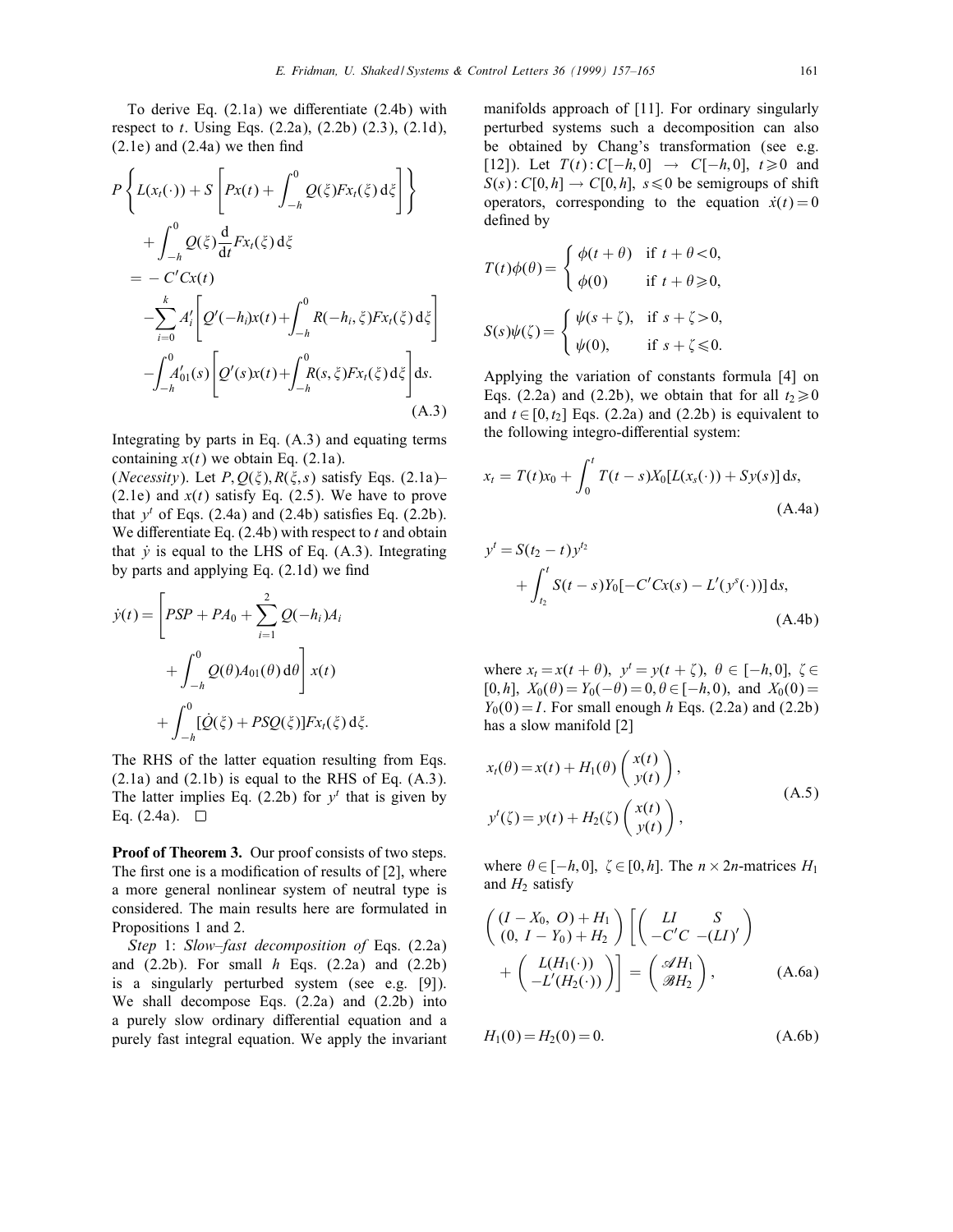where  $LI = \sum_{i=0}^{k} A_i + \int_{-h}^{0} A_{0i}(s) \, ds$  and

$$
\mathscr{A}\phi(\theta) = \begin{cases} \dot{\phi}(\theta) & \text{if } \theta < 0, \\ 0 & \text{if } \theta = 0, \end{cases}
$$

$$
\mathscr{B}\psi(\zeta) = \begin{cases} \dot{\psi}(\zeta) & \text{if } \zeta > 0, \\ 0 & \text{if } \zeta = 0. \end{cases}
$$

Note that Eqs. (A.6a) and (A.6b) can be derived by substitution of Eq.  $(A.5)$  into Eqs.  $(A.4a)$  and  $(A.4b)$ and differentiation on  $t$ . The flow on this manifold is governed by

$$
\begin{pmatrix}\n\dot{u}(t) \\
\dot{v}(t)\n\end{pmatrix} = \left[ \begin{pmatrix}\nL(H_1(\cdot)) \\
-L'(H_2(\cdot))\n\end{pmatrix} + \begin{pmatrix}\nLI & S \\
-C'C & -(LI)'\n\end{pmatrix} \right] \times \begin{pmatrix}\nu(t) \\
v(t)\n\end{pmatrix}.
$$
\n(A.7)

Changing variables in Eqs. (A.4a) and (A.4b)

$$
z_t = x_t - x(t) - H_1 \begin{pmatrix} x(t) \\ y(t) \end{pmatrix},
$$
  
\n
$$
q^t = y^t - y(t) - H_2 \begin{pmatrix} x(t) \\ y(t) \end{pmatrix}
$$
\n(A.8)

and using the following formulas of [2]

$$
T(t)\left[x_0 + H_1\left(\begin{array}{c} x_0 \\ y_0 \end{array}\right)\right] - x(t) - H_1\left(\begin{array}{c} x(t) \\ y(t) \end{array}\right)
$$
  
= 
$$
\int_0^t T(t-s)\mathscr{A}H_1\left(\begin{array}{c} x(s) \\ y(s) \end{array}\right) ds
$$
  

$$
-\int_0^t T(t-s)\left[\dot{x}(s) + H_1\left(\begin{array}{c} \dot{x}(s) \\ \dot{y}(s) \end{array}\right)\right] ds, \quad (A.9)
$$

$$
S(t_2 - t) \left[ y_0 + H_2 \begin{pmatrix} x_0 \\ y_0 \end{pmatrix} \right] - y(t) - H_2 \begin{pmatrix} x(t) \\ y(t) \end{pmatrix}
$$
  
= 
$$
\int_{t_2}^t S(t - s) \mathscr{B} H_2 \begin{pmatrix} x(s) \\ y(s) \end{pmatrix}
$$
  
-
$$
S(t - s) \left[ \dot{y}(s) + H_2 \begin{pmatrix} \dot{x}(s) \\ \dot{y}(s) \end{pmatrix} \right] ds,
$$
 (A.10)

we obtain the system

$$
\begin{pmatrix}\n\dot{x}(t) \\
\dot{y}(t)\n\end{pmatrix} = \left[ \begin{pmatrix}\nL(H_1(\cdot)) \\
-L'(H_2(\cdot))\n\end{pmatrix} + \begin{pmatrix}\nLI & S \\
-C'C & -(LI)'\n\end{pmatrix} \right] \times \begin{pmatrix}\nx(t) \\
y(t)\n\end{pmatrix} + \begin{pmatrix}\nL(z_t(\cdot)) \\
-L'(q'(\cdot))\n\end{pmatrix}, \quad \text{(A.11a)}
$$

$$
z_{t} = T(t)z_{0} - \int_{0}^{t} T(t - s)[H_{1} + (I - X_{0}, 0)]
$$
  
 
$$
\times \left( \frac{L(z_{s}(\cdot))}{-L'(q^{s}(\cdot))} \right) ds, \qquad (A.11b)
$$

$$
q^{t} = S(t_{2} - t)q^{t_{2}} - \int_{t_{2}}^{t} S(t - s)[H_{2} + (0, I - Y_{0})]
$$
  
 
$$
\times \left(\begin{array}{c} L(z_{s}(\cdot)) \\ -L'(q^{s}(\cdot)) \end{array}\right) ds.
$$
 (A.11c)

Note that  $z_t(0) = q^t(0) = 0$ . Moreover, for all  $z \in C[-h, 0], z(0) = 0 \text{ and } q \in C[0, h], q(0) = 0 \text{ we}$ have  $T(t)z = 0$  for  $t > h$  and  $S(t)q = 0$  for  $t < -h$ . Therefore for all small enough h

$$
||T(t)z||_c \leq Ke^{-t/h}||z||_c, \quad t > 0;
$$
  

$$
||S(t)q||_c \leq Ke^{t/h}||q||_c, \quad t < 0, \ K > 1.
$$

Then, for small  $h$ , Eqs. (A.11a)–(A.11c) has the stable manifold [2]

$$
x(t) = G_1 z_t, \quad y(t) = G_2 z_t, \quad q^t = G_3 z_t.
$$
 (A.12)

The flow on this manifold is governed by the equation that follows from Eqs. (A.11b) and (A.12)

$$
z_{t} = T(t)z_{0} - \int_{0}^{t} T(t - s)[H_{1} + (I - X_{0}, 0)]
$$
  
 
$$
\times \left( \frac{L(z_{s}(\cdot))}{-L'G_{3}(\cdot)z_{s}} \right) ds.
$$
 (A.13)

The linear bounded operators  $G_i : R^n \to C[-h, 0]$ ,  $i = 1, 2$  and  $G_3$ :  $C[-h, 0] \rightarrow C[0, h]$  satisfy the following equations for all continuously differentiable  $z \in C[-h, 0], z(0) = 0$  [2]:

$$
\begin{aligned}\n\left(\begin{array}{c} G_1 \\ G_2 \end{array}\right) \left\{ \mathscr{A}z - [H_1 + (I - X_0, 0)] \begin{pmatrix} L(z(\cdot)) \\ -L'(G_3(\cdot)z) \end{pmatrix} \right\} \\
= \left(\begin{array}{c} L(H_1(\cdot)) \\ -L'(H_2(\cdot)) \end{array}\right) \begin{pmatrix} G_1 z \\ G_2 z \end{pmatrix} \\
+ \left(\begin{array}{c} LI \cdot G_1 z + Lz(\cdot) + SG_2 z \\ -(LI)'G_2 z - L'G_3(\cdot)z - C'CG_1z \end{array}\right),\n\end{aligned} \tag{A.14a}
$$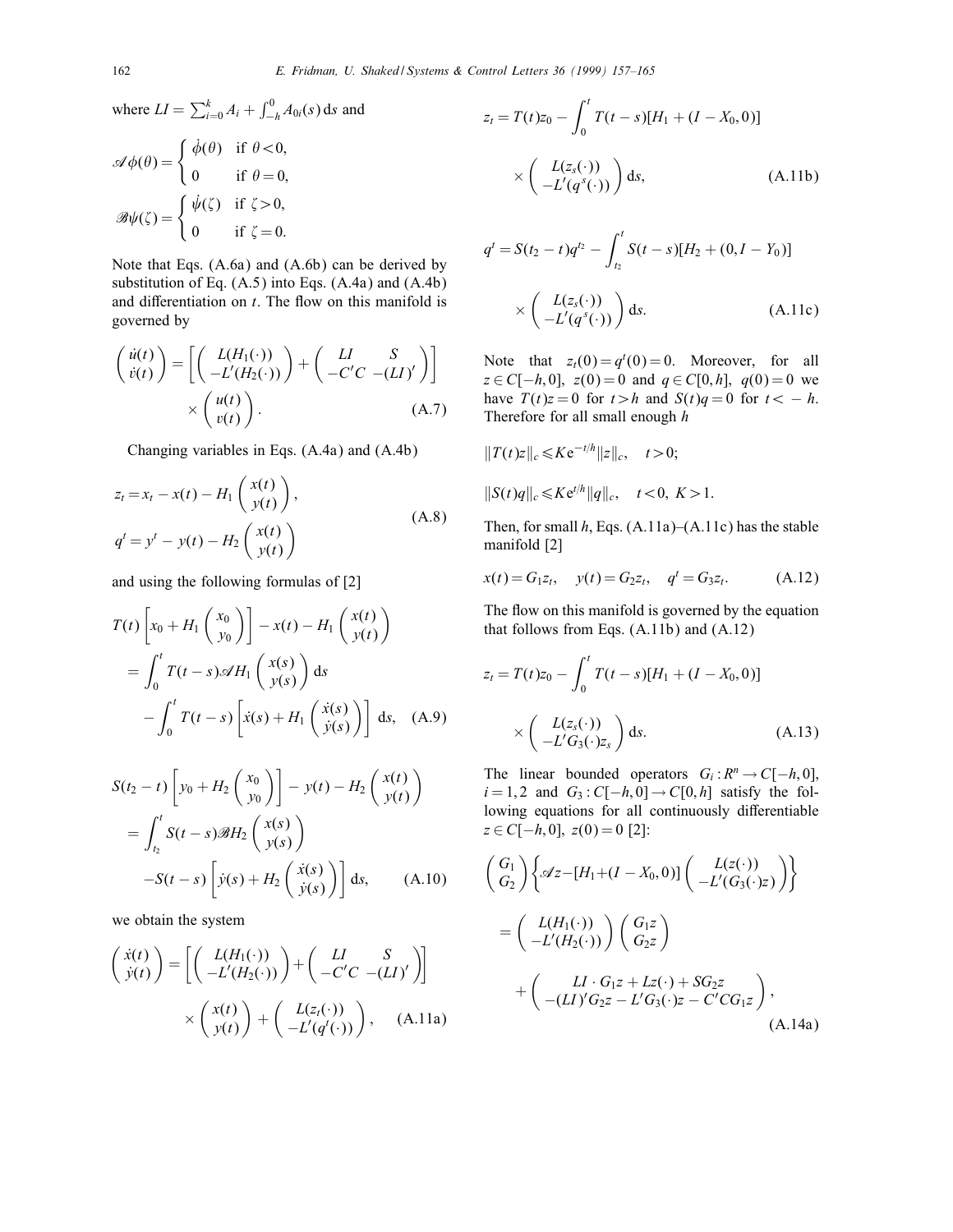$$
G_3\left\{\mathscr{A}z - [H_1 + (I - X_0, 0)] \begin{pmatrix} L(z(\cdot)) \\ -L'(G_3(\cdot)z) \end{pmatrix} \right\}
$$
  
=  $\mathscr{B}G_3z - (H_2 + (0, I - Y_0)) \begin{pmatrix} L(z(\cdot)) \\ -L'(G_3(\cdot)z) \end{pmatrix}.$   
(A.14b)

Eqs. (A.14a) and (A.14b) result from substitution of Eq.  $(A.12)$  into Eqs.  $(A.11a)$ – $(A.11c)$  and differentiation on t.

Proposition 1. For all small enough h the operators  $G_1, G_2$  and  $G_3$  can be represented in the form of

$$
G_i z = \int_{-h}^0 g_i(\theta) Fz(\theta) d\theta, \quad i = 1, 2;
$$
  
\n
$$
G_3(\zeta) z = \int_{-h}^0 g_3(\zeta, \theta) Fz(\theta) d\theta, \ \zeta \in [0, h],
$$
\n(A.15)

where  $g_1, g_2$  and  $g_3$  are continuous and piecewise continuously differentiable functions of their arguments.

**Proof.** We start with  $G_3$ . Substituting Eq. (A.15) into Eq. (A.14b), further integrating by parts and equating terms containing  $F_z(\theta)$  and  $L(z(\cdot))$  we get

$$
\frac{\partial}{\partial \zeta} g_3(\zeta, \theta) - \frac{\partial}{\partial \theta} g_3(\zeta, \theta)
$$
\n
$$
= \left[ \int_{-h}^0 g_3(\zeta, s) F H_{12}(s) \, \mathrm{d} s - H_{22}(\zeta) - I \right]
$$
\n
$$
\times L'(g_3(\cdot, \theta)), \tag{A.16a}
$$

$$
g_3(\zeta, 0) = -\int_{-h}^0 g_3(\zeta, s) F[H_{11}(s) + I] ds + H_{21}(\zeta),
$$
\n(A.16b)

$$
g_3(0,\theta) = 0.\tag{A.16c}
$$

where  $H_i = \text{col}\lbrace H_{i1}, H_{i2} \rbrace$ ,  $i = 1, 2$ . Note that Eq. (A.16c) follows from  $q^t(0) = 0$ . Applying the characteristics method on Eqs.  $(A.16a) - (A.16c)$  we get the following equivalent to Eqs.  $(A.16a)$ – $(A.16c)$ integral equations:

 $g_3(\zeta, \theta)$ 

$$
= \begin{cases} \int_0^{\zeta} f(s, -s + \theta + \zeta) ds, & \text{if } \zeta \leq -\theta, \\ g_3(\zeta + \theta, 0) \\ + \int_0^{-\theta} f(s + \zeta + \theta, -s) ds, & \text{if } \zeta > -\theta, \end{cases}
$$
\n(A.17a)

$$
f(\zeta, \theta) = \left[ \int_{-h}^{0} g_3(\zeta, s) FH_{12}(s) \, ds - H_{22}(\zeta) - I \right]
$$

$$
\times L'(g_3(\cdot, \theta)).
$$
 (A.17b)

Substituting Eqs. (A.16b) and (A.17b) into Eq. (A.17a), and applying the contraction principle argument to the resulting equation, one can show that for small enough  $h$  this equation has a unique continuous solution  $g_3(\zeta, \theta)$ ,  $\zeta \in [0, h], \theta \in [-h, 0].$ This solution is continuously differentiable function for  $\zeta \neq -\theta$ . Really, differentiating Eqs. (A.17a) and  $(A.17b)$  on  $\theta$  and  $\zeta$ , we get a system of integral equations, which, for small  $h$ , possesses a unique solution by contraction principle argument. Thus, the second of Eq. (A.15) is proved.

The existence of  $g_1$  and  $g_2$  can be proved similarly to the existence of  $g_3$ .  $\square$ 

Applying another change of variables

$$
u(t) = x(t) - G_1 z_t,
$$
  
\n
$$
v(t) = y(t) - G_2 z_t, \quad r^t = q^t - G_3 z_t
$$
\n(A.18)

we obtain

$$
\begin{pmatrix}\n\dot{u}(t) \\
\dot{v}(t)\n\end{pmatrix} = \left[ \begin{pmatrix}\nL(H_1(\cdot)) \\
-L'(H_2(\cdot))\n\end{pmatrix} + \begin{pmatrix}\nLI & S \\
-C'C & -(LI)'\n\end{pmatrix} \right] \times \begin{pmatrix}\nu(t) \\
v(t)\n\end{pmatrix} - \left[I + \begin{pmatrix} G_1 \\ G_2 \end{pmatrix} H_{12}\right] L'(r^t(\cdot)),
$$
\n(A.19a)

$$
z_{t} = T(t)z_{0} - \int_{0}^{t} T(t - s)[H_{1} + (I - X_{0}, 0)]
$$

$$
\times \left( \frac{L(z_{s}(\cdot))}{-L'(G_{3}(\cdot)z_{s} + r^{s}(\cdot))} \right) ds, \qquad (A.19b)
$$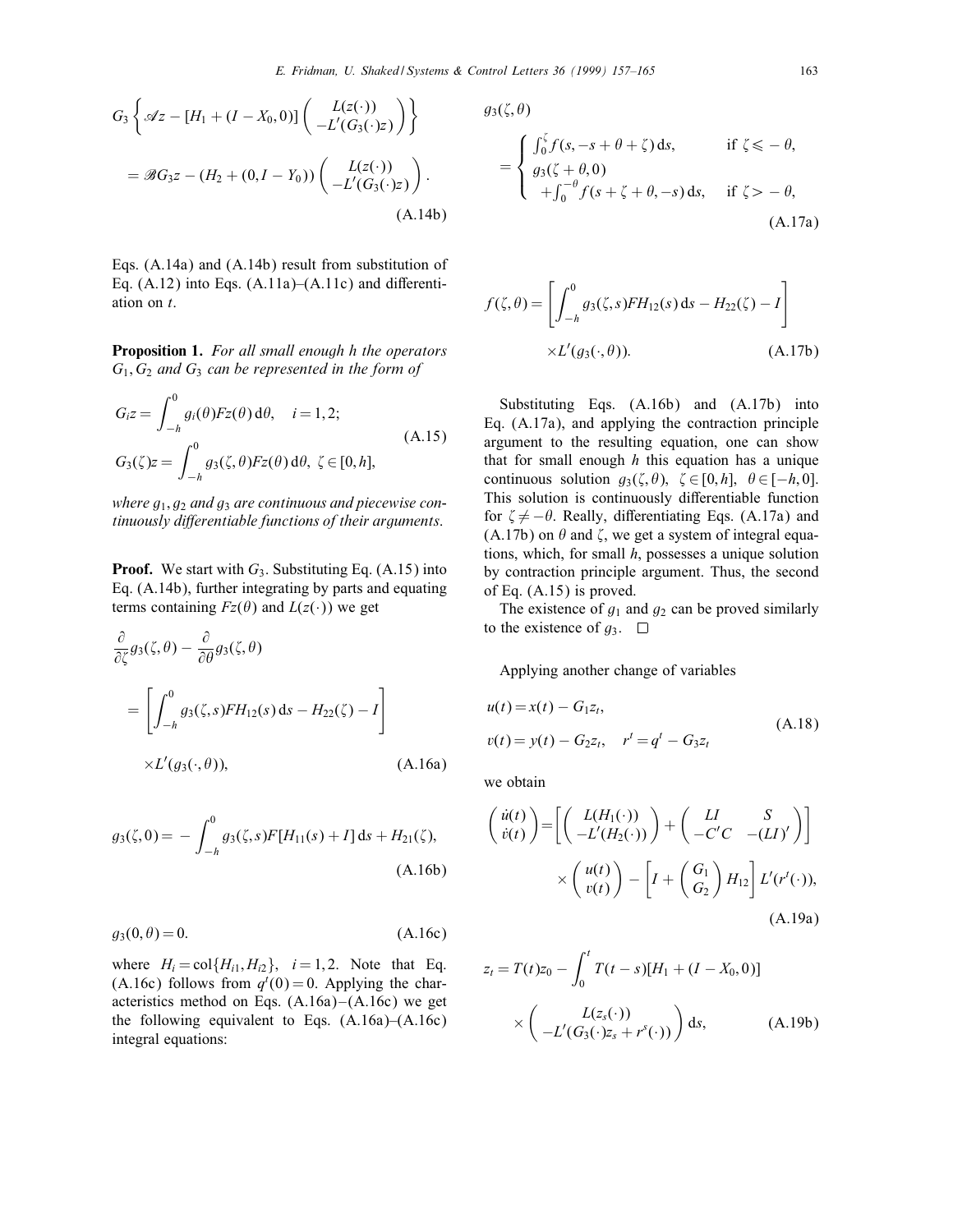$$
r^{t} = S(t_{2} - t)r^{t_{2}} + \int_{t_{2}}^{t} S(t - s)[H_{22} + I - Y_{0} - G_{3}H_{12}]L'(r^{s}(\cdot)) ds.
$$
  
(A.19c)

Solutions of Eq. (A.19c) exponentially decay as  $t \rightarrow -\infty$  [2]. Hence all the stable solutions of Eqs.  $(A.19a)$ – $(A.19c)$  correspond to  $r' \equiv 0$ , and Eqs.  $(A.18)$  and  $(A.8)$  yield

$$
\begin{pmatrix} x_t(\theta) \\ y'(\zeta) \end{pmatrix} = \left[ I_{2n} + \begin{pmatrix} H_1(\theta) \\ H_2(\zeta) \end{pmatrix} \right] \begin{pmatrix} u(t) + G_1 z_t \\ v(t) + G_2 z_t \end{pmatrix} + \begin{pmatrix} z_t(\theta) \\ G_3(\zeta) z_t \end{pmatrix}.
$$
 (A.20)

We thus proved the following

**Proposition 2.** For all small enough values of h the stable solutions of Eqs.  $(2.2a)$  and  $(2.2b)$  can be represented in the form  $(A.20)$ , where u, v and z satisfy *Eqs.* (A.7) and (A.13).

Step 2: Existence of a stable manifold of Eqs. (2.2a) and (2.2b). We are looking for a stable manifold  $v = Yu$  of Eq. (A.7). Denoting

$$
\begin{pmatrix} U(\theta) \\ V(\zeta) \end{pmatrix} = \left[ I_{2n} + \begin{pmatrix} H_1(\theta) \\ H_2(\zeta) \end{pmatrix} \right] \begin{pmatrix} I \\ Y \end{pmatrix}.
$$
 (A.21)

We differentiate the relation  $v(t) = Yu(t)$  with respect to t and apply Eq. (A.7), where  $v = Yu$ . We obtain

$$
Y[L(U(\cdot)) + SY] = -L'(V(\cdot)) - C'C.
$$
 (A.22)

Differentiating Eq. (A.21) on  $\theta$  and  $\zeta$ , and applying Eq. (A.6a) multiplied by  $col{I, Y}$  and Eq. (A.22), we have

$$
\dot{U}(\theta) = U(\theta)[L(U(\cdot)) + SY], \quad \theta < 0,
$$
\n(A.23a)

$$
\dot{V}(\zeta) = V(\zeta)[L(U(\cdot)) + SY], \quad \zeta > 0. \tag{A.23b}
$$

Solving Eqs. (A.23a) and (A.23b) with the initial conditions  $U(0) = I$ ,  $V(0) = Y$ , which follow from Eqs.  $(A.21)$  and  $(A.6b)$ , we find

$$
U(\theta) = e^{Z\theta},\tag{A.24a}
$$

$$
V(\zeta) = Y e^{Z\zeta},\tag{A.24b}
$$

$$
Z = L(U(\cdot)) + SY.
$$
 (A.24c)

Then Eq. (2.6a) follows from Eqs. (A.24c) and  $(A.24a)$ , while Eq.  $(2.6b)$  follows from Eqs.  $(A.22)$ and (A.24b).

Conversely, if Y and Z satisfy Eqs. (2.6a) and  $(2.6b)$  then Eqs.  $(A.24c)$  and  $(A.22)$  hold, where U and  $V$  are given by Eqs. (A.24a) and (A.24b) and thus satisfy Eqs. (A.23a) and (A.23b). Then Eq. (A.21) follows from Eqs. (A.6a), (A.22), (A.23a) and (A.23b). Hence, Eq. (A.22) means that  $v = Yu$  is an invariant manifold of Eq. (A.7).

**Proposition 3.** For all small enough values of h the following statements are equivalent:

 $(A)$  The algebraic system  $(2.6)$  has a solution such that the matrix  $Z$  is stable;

(B) Eq. (A.7) has a stable manifold  $v = Yu$  with a flow governed by  $\dot{u} = Zu$ ;

(C) The system  $(2.2)$  has a stable manifold of Eq. (2.4a).

**Proof.**  $(A) \Leftrightarrow (B)$  was proved just before Proposition 3. We shall prove that  $(B) \Rightarrow (C)$ . Substitute Eq. (A.20), where  $v = Yu$ , and Eq. (A.21) into Eq. (2.4a)

$$
\int_{-h}^{0} R(\xi, \tau) F\left\{ U(\tau)u + [(I, O) + H_1(\tau)] \begin{pmatrix} G_1 z \\ G_2 z \end{pmatrix} \right.
$$
  
+
$$
+ z(\tau) \left\{ d\tau + Q'(\xi)[u + G_1 z] \right\}
$$
  
= 
$$
V(-\xi)u + [(O, I) + H_2(\xi)] \begin{pmatrix} G_1 z \\ G_2 z \end{pmatrix}
$$
  
+ 
$$
G_3(-\xi)z.
$$
 (A.25)

We will prove that there exist  $O(\xi)$  and  $R(\xi, s)$  such that they satisfy Eq.  $(2.4a)$ . We equate in Eq.  $(A.25)$ terms containing  $Fz$  and u and obtain the following two coupled equations:

$$
\left\{ \int_{-h}^{0} R(\xi, \tau) F[(I, 0) + H_1(\tau)] d\tau - (0, I) - H_2(\xi) \right\}
$$
  
 
$$
\times \left( \frac{g_1(s)}{g_2(s)} \right) + Q'(\xi) g_1(s) + R(\xi, s)
$$
  
=  $g_3(-\xi, s),$  (A.26a)

$$
\int_{-h}^{0} R(\xi, \tau) F U(\tau) d\tau + Q'(\xi) = V(-\xi). \quad (A.26b)
$$

For small  $h$  Eqs. (A.26a) and (A.26b) has a unique solution  $Q(\xi)$ ,  $R(\xi, s)$  continuous on its arguments. Hence,  $Q(\xi)$  and  $R(\xi, s)$  satisfy Eq. (2.4a).